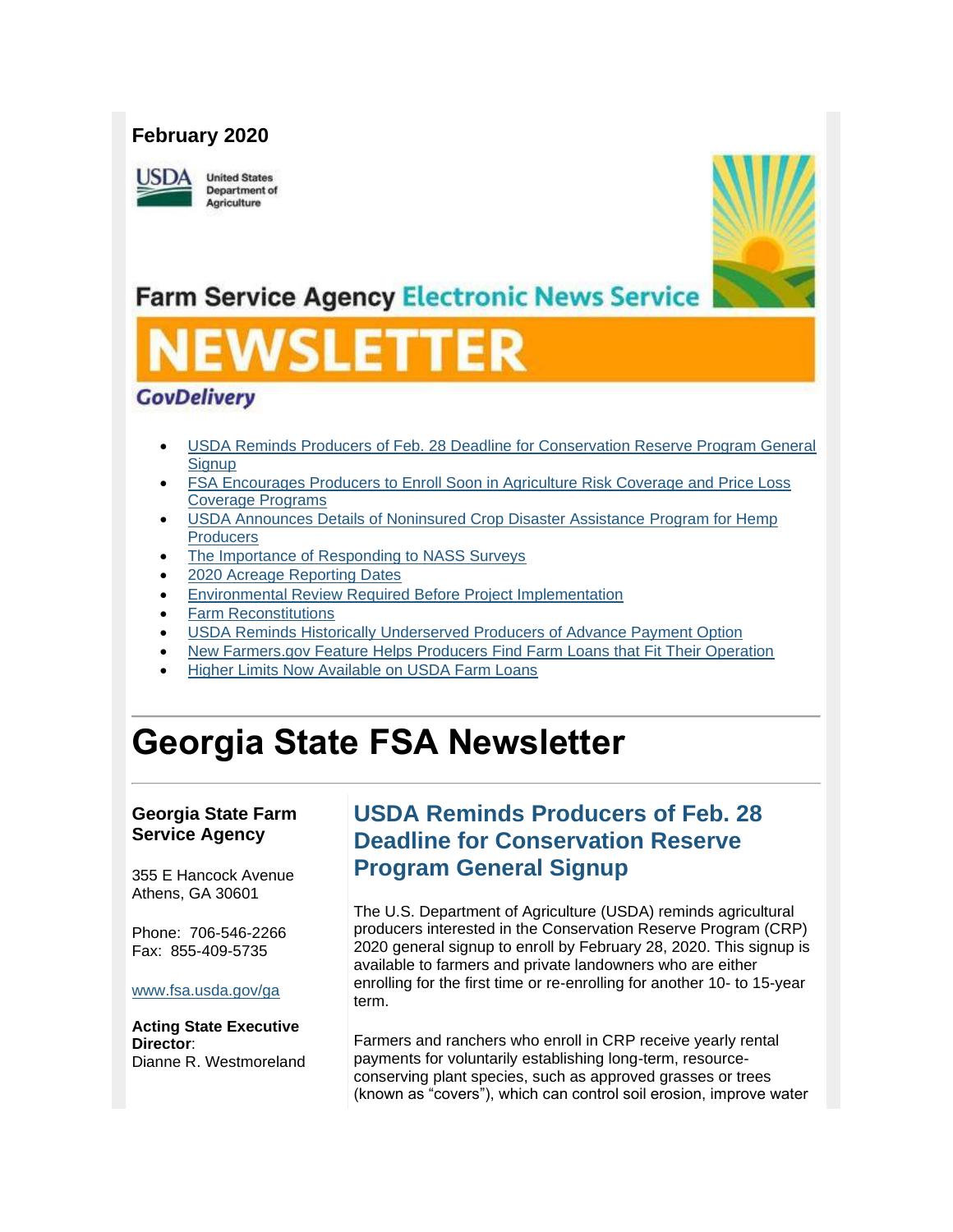#### **State Committee:**

Kevin Cobb L.G. (Bo) Herndon, Jr. Allen Poole Meredith McNair Rogers Donnie Smith

**Administrative Officer:** Dianne R. Westmoreland

**Farm Loan Chief** Robert Tyson

#### **Farm Programs Chief:** Brett Martin

**Public Affairs/Outreach:** Neal Leonard

To find contact information for your local office go to [www.fsa.usda.gov/ga](http://www.fsa.usda.gov/ga)

quality and develop wildlife habitat on marginally productive agricultural lands.

CRP has 22 million acres enrolled, but the 2018 Farm Bill lifted the cap to 27 million acres.

Signed into law in 1985, CRP is one of the largest private-lands conservation programs in the U.S. It was originally intended to primarily control soil erosion and potentially stabilize commodity prices by taking marginal lands out of production. The program has evolved over the years, providing many conservation and economic benefits. Marking its 35<sup>th</sup> anniversary in 2020, CRP has had many successes, including:

- Preventing more than 9 billion tons of soil from eroding, enough soil to fill 600 million dump trucks;
- Reducing nitrogen and phosphorous runoff relative to annually tilled cropland by 95 and 85 percent respectively;
- Sequestering an annual average of 49 million tons of greenhouse gases, equal to taking 9 million cars off the road;
- Creating more than 3 million acres of restored wetlands while protecting more than 175,000 stream miles with riparian forest and grass buffers, enough to go around the world 7 times; and
- Benefiting bees and other pollinators and increased populations of ducks, pheasants, turkey, bobwhite quail, prairie chickens, grasshopper sparrows and many other birds.

The CRP continuous signup is ongoing, which enables producers to enroll for [certain practices.](https://gcc02.safelinks.protection.outlook.com/?url=https%3A%2F%2Fwww.fsa.usda.gov%2FAssets%2FUSDA-FSA-Public%2Fusdafiles%2FFactSheets%2F2019%2Fcrp_continuous_enrollment_period-fact_sheet.pdf%3Futm_medium%3Demail%26utm_source%3Dgovdelivery&data=02%7C01%7C%7C5bfaeedd92e742775b9b08d7b6f99903%7Ced5b36e701ee4ebc867ee03cfa0d4697%7C0%7C1%7C637179055444013270&sdata=JE1tCgm4XSs3bMjJm649B2xdpkBsClWA3yNj7%2Bek4OU%3D&reserved=0) FSA plans to open the Soil Health and Income Protection Program, a CRP pilot program, in early 2020, and the 2020 CRP Grasslands signup runs from March 16, 2020 to May 15, 2020.

To enroll in CRP, contact your local FSA county office or visit [fsa.usda.gov/crp.](https://gcc02.safelinks.protection.outlook.com/?url=https%3A%2F%2Fwww.fsa.usda.gov%2Fprograms-and-services%2Fconservation-programs%2Fconservation-reserve-program%2Findex%3Futm_medium%3Demail%26utm_source%3Dgovdelivery&data=02%7C01%7C%7C5bfaeedd92e742775b9b08d7b6f99903%7Ced5b36e701ee4ebc867ee03cfa0d4697%7C0%7C0%7C637179055444018246&sdata=t2qGB23Wi2EOyzB4qqqJaNAwGKcLvywEz26XqCZI6r8%3D&reserved=0) To locate your local FSA office, visit [farmers.gov/service-locator.](https://www.farmers.gov/service-center-locator?utm_medium=email&utm_source=govdelivery)

## <span id="page-1-0"></span>**FSA Encourages Producers to Enroll Soon in Agriculture Risk Coverage and Price Loss Coverage Programs**

USDA's Farm Service Agency (FSA) encourages agricultural producers to enroll now in the Agriculture Risk Loss (ARC) and Price Loss Coverage (PLC) programs. March 16, 2020 is the enrollment deadline for the 2019 crop year.

Although more than 200,000 producers have enrolled to date, FSA anticipates 1.5 million producers will enroll for ARC and PLC. By enrolling soon, producers can beat the rush as the deadline nears.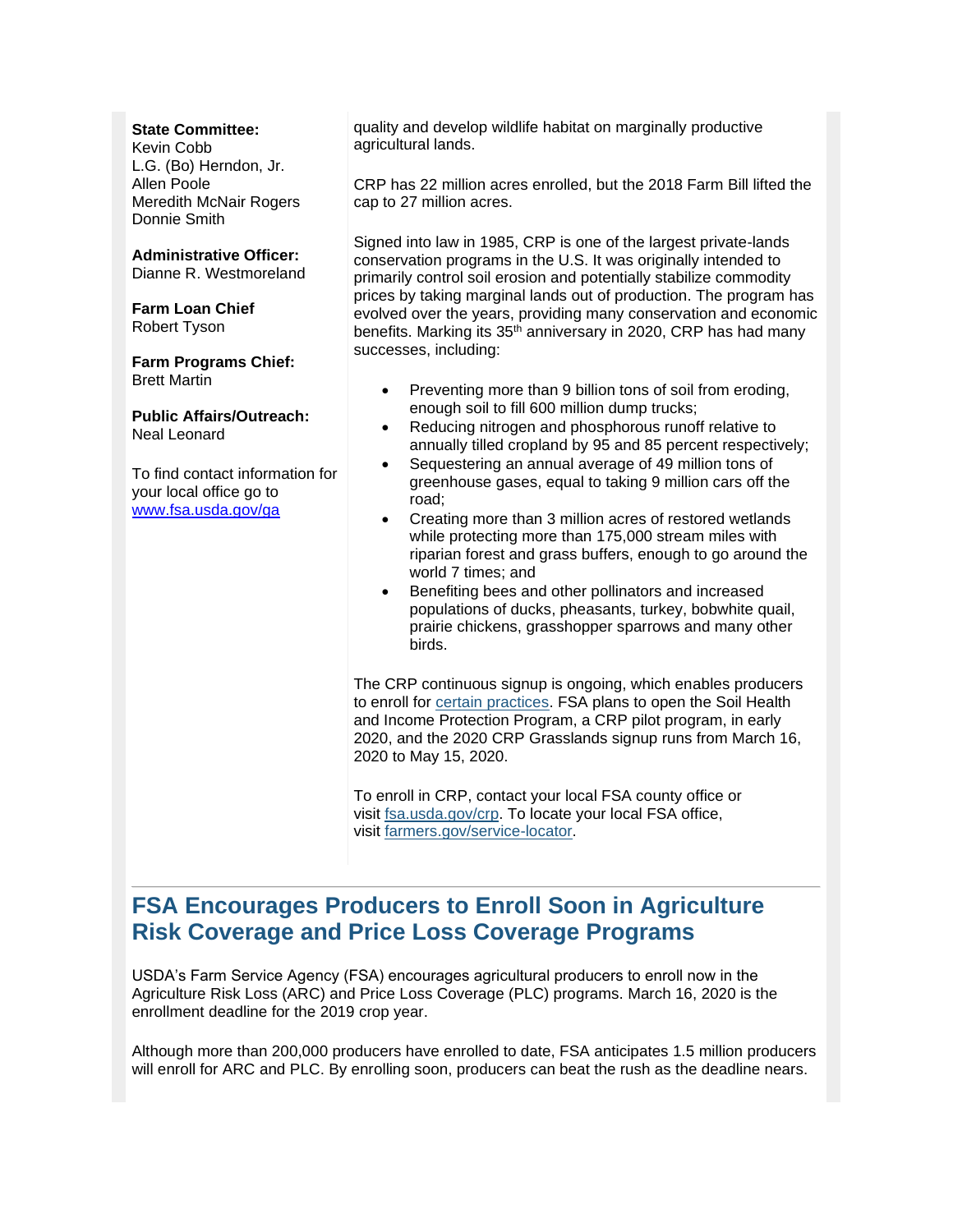FSA offices have multiple programs competing for the time and attention of our staff. Because of the importance and complexities of the ARC and PLC programs; and to ensure FSA meets your program delivery expectations, please do not wait to start the enrollment process. Call your FSA county office and make an appointment soon to ensure your elections are made and contracts signed well ahead of the deadlines.

ARC and PLC provide financial protections to farmers from substantial drops in crop prices or revenues and are vital economic safety nets for most American farms.

The programs cover the following commodities: barley, canola, large and small chickpeas, corn, crambe, flaxseed, grain sorghum, lentils, mustard seed, oats, peanuts, dry peas, rapeseed, long grain rice, medium and short grain rice, safflower seed, seed cotton, sesame, soybeans, sunflower seed and wheat.

Until March 16, producers who have not yet enrolled in ARC or PLC for 2019 can enroll for both 2019 and 2020 during the same visit to an FSA county office unless yield updates are requested. Additionally, farm owners have a one-time opportunity to update PLC payment yields that take effect beginning with crop year 2020. If the owner accompanies the producer to the office, the yield update and enrollments may be completed during the same office visit.

#### **More Information**

For more information on ARC and PLC, download our [program fact sheet](https://gcc02.safelinks.protection.outlook.com/?data=02%7C01%7C%7Ce90faadfc63e47d45f7508d799d0b87e%7Ced5b36e701ee4ebc867ee03cfa0d4697%7C0%7C0%7C637146994033875406&reserved=0&sdata=JK5MDjrAUaio%2Fj9PfP8gvgj5Q%2FVuu1iESaY7mGbkP1U%3D&url=https%3A%2F%2Fwww.fsa.usda.gov%2FAssets%2FUSDA-FSA-Public%2Fusdafiles%2FFactSheets%2F2019%2Farc-plc_overview_fact_sheet-aug_2019.pdf%3Futm_medium%3Demail%26utm_source%3Dgovdelivery&utm_medium=email&utm_source=govdelivery) or our 2014-2018 farm [bills comparison fact sheet.](https://gcc02.safelinks.protection.outlook.com/?data=02%7C01%7C%7Ce90faadfc63e47d45f7508d799d0b87e%7Ced5b36e701ee4ebc867ee03cfa0d4697%7C0%7C0%7C637146994033875406&reserved=0&sdata=ztcHobFxbL0rhSEWwUBR2SPvSYdTuc8jUk4oI2vUG54%3D&url=https%3A%2F%2Fwww.fsa.usda.gov%2FAssets%2FUSDA-FSA-Public%2Fusdafiles%2FFactSheets%2F2019%2Farc-plc_farm_bill_comparisons-fact_sheet-aug-2019.pdf%3Futm_medium%3Demail%26utm_source%3Dgovdelivery&utm_medium=email&utm_source=govdelivery) Online ARC and PLC election decision tools are available at [fsa.usda.gov/arc/plc.](https://gcc02.safelinks.protection.outlook.com/?url=https%3A%2F%2Fwww.fsa.usda.gov%2Fprograms-and-services%2Farcplc_program%2Findex%3Futm_medium%3Demail%26utm_source%3Dgovdelivery&data=02%7C01%7C%7C5bfaeedd92e742775b9b08d7b6f99903%7Ced5b36e701ee4ebc867ee03cfa0d4697%7C0%7C0%7C637179055444023225&sdata=DctJ9U3Csdl4eYNJFiZxOn2kosmB7vLi18ps72QE%2FUw%3D&reserved=0) To enroll, contact your [FSA county office](https://www.farmers.gov/service-locator?utm_medium=email&utm_source=govdelivery) for an appointment.

## <span id="page-2-0"></span>**USDA Announces Details of Noninsured Crop Disaster Assistance Program for Hemp Producers**

The U.S. Department of Agriculture (USDA) today announced the availability of two programs that protect hemp producers' crops from natural disasters. The Noninsured Crop Disaster Assistance Program (NAP) coverage protects against losses associated with lower yields, destroyed crops or prevented planting where no permanent federal crop insurance program is available for Georgia producers. Producers may apply now, and the deadline to sign up for both programs is March 16, 2020.

#### Noninsured Crop Disaster Assistance Program

NAP provides coverage against loss for hemp grown for fiber, grain, seed or CBD for the 2020 crop year where no permanent federal crop insurance program is available.

NAP basic 50/55 coverage is available at 55 percent of the average market price for crop losses that exceed 50 percent of expected production. Buy-up coverage is available in some cases. The 2018 Farm Bill allows for buy-up levels of NAP coverage from 50 to 65 percent of expected production in 5 percent increments, at 100 percent of the average market price. Premiums apply for buy-up coverage.

For all coverage levels, the NAP service fee is \$325 per crop or \$825 per producer per county, not to exceed \$1,950 for a producer with farming interests in multiple counties.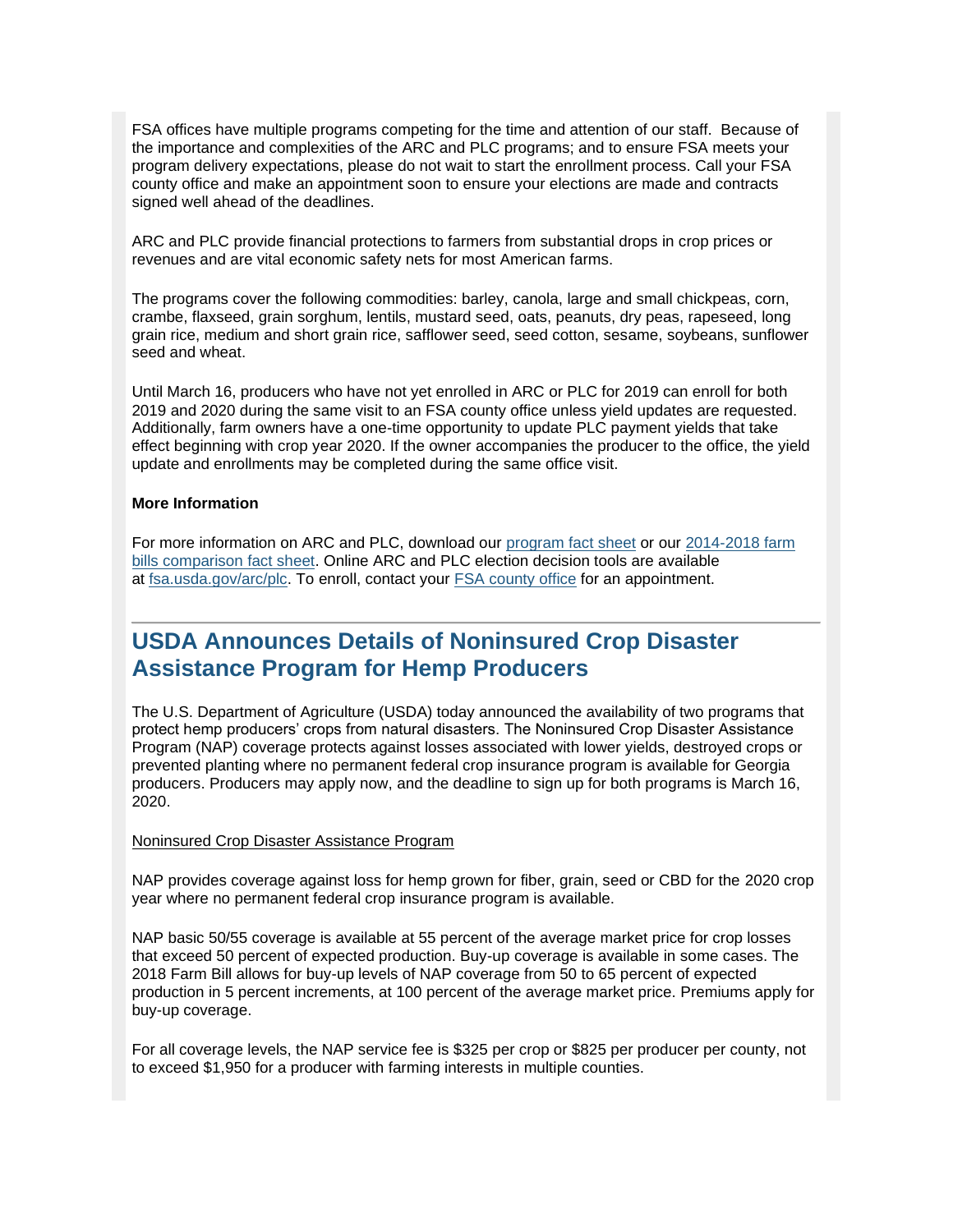#### Eligibility Requirements

Under a regulation authorized by the 2018 Farm Bill and issued in October 2019, all growers must have a license to grow hemp and must comply with applicable state, tribal or federal regulations or operate under a state or university research pilot, as authorized by the 2014 Farm Bill.

Producers must report hemp acreage to FSA after planting to comply with federal and state law enforcement. The Farm Bill defines hemp as containing 0.3 percent or less tetrahydrocannabinol (THC) on a dry-weight basis. Hemp having THC above the federal statutory compliance level of 0.3 percent is an uninsurable or ineligible cause of loss and will result in the hemp production being ineligible for production history purposes.

For more information on USDA risk management programs for hemp producers, visit farmers.gov/hemp to read our [frequently asked questions.](http://www.farmers.gov/manage/hemp/FAQs?utm_medium=email&utm_source=govdelivery) For more information on the U.S. Domestic Hemp Production Program, visit USDA's Agricultural Marketing Services' website to read their [frequently asked questions.](https://gcc02.safelinks.protection.outlook.com/?url=https%3A%2F%2Fwww.ams.usda.gov%2Frules-regulations%2Fhemp%2Fquestions-and-answers%3Futm_medium%3Demail%26utm_source%3Dgovdelivery&data=02%7C01%7C%7C5bfaeedd92e742775b9b08d7b6f99903%7Ced5b36e701ee4ebc867ee03cfa0d4697%7C0%7C0%7C637179055444033181&sdata=oaa790SeLgwlolCrDXZitVa6HK2EWnc54IVeImEYiGE%3D&reserved=0)

## <span id="page-3-0"></span>**The Importance of Responding to NASS Surveys**

The U.S. Department of Agriculture's National Agricultural Statistics Service (NASS) conducts hundreds of surveys every year and prepares reports covering virtually every aspect of U.S. agriculture.

Producers who receive survey questionnaires should respond quickly and online if possible.

The results of the surveys help determine the structure of USDA farm programs, such as soil rental rates for the Conservation Reserve Program and prices and yields used for the Agriculture Risk Coverage and Price Loss Coverage programs. This county-level data is critical for USDA farm payment determinations. Survey responses also help associations, businesses and policymakers advocate for their industry and help educate others on the importance of agriculture.

NASS safeguards the privacy of all respondents and publishes only aggregate data, ensuring that no individual operation or producer can be identified.

NASS data is available online at [www.nass.usda.gov/Publications](https://gcc02.safelinks.protection.outlook.com/?url=https%3A%2F%2Fwww.nass.usda.gov%2FPublications%2Findex.php%3Futm_medium%3Demail%26utm_source%3Dgovdelivery&data=02%7C01%7C%7C5bfaeedd92e742775b9b08d7b6f99903%7Ced5b36e701ee4ebc867ee03cfa0d4697%7C0%7C1%7C637179055444033181&sdata=9HHXeFMF3ip0voLoWh7wW8io14yPPajYIQDAiG214EA%3D&reserved=0) and through the searchable [Quick Stats database.](https://gcc02.safelinks.protection.outlook.com/?url=https%3A%2F%2Fquickstats.nass.usda.gov%2F%3Futm_medium%3Demail%26utm_source%3Dgovdelivery&data=02%7C01%7C%7C5bfaeedd92e742775b9b08d7b6f99903%7Ced5b36e701ee4ebc867ee03cfa0d4697%7C0%7C1%7C637179055444038158&sdata=ElVYSPZq4%2BE%2B3z%2Fg%2BZOH2l%2BOfCSw7a8206A37vgIDvM%3D&reserved=0) Watch a video on how NASS data is used at [https://www.youtube.com/watch?v=m-4zjnh26io&feature=youtu.be.](https://gcc02.safelinks.protection.outlook.com/?url=https%3A%2F%2Fwww.youtube.com%2Fwatch%3Ffeature%3Dyoutu.be%26utm_medium%3Demail%26utm_source%3Dgovdelivery%26v%3Dm-4zjnh26io&data=02%7C01%7C%7C5bfaeedd92e742775b9b08d7b6f99903%7Ced5b36e701ee4ebc867ee03cfa0d4697%7C0%7C0%7C637179055444043138&sdata=mPGXsksgKfePz6MWnNWlak4dZYUsZjA7ZToHbUrxgF8%3D&reserved=0)

## <span id="page-3-1"></span>**2020 Acreage Reporting Dates**

In order to comply with FSA program eligibility requirements, all producers are encouraged to visit their County FSA office to file an accurate crop certification report by the applicable deadline.

The following acreage reporting dates are applicable for 2020:

March 16, 2020 Cabbage (planted 10/1-2/20), Pecans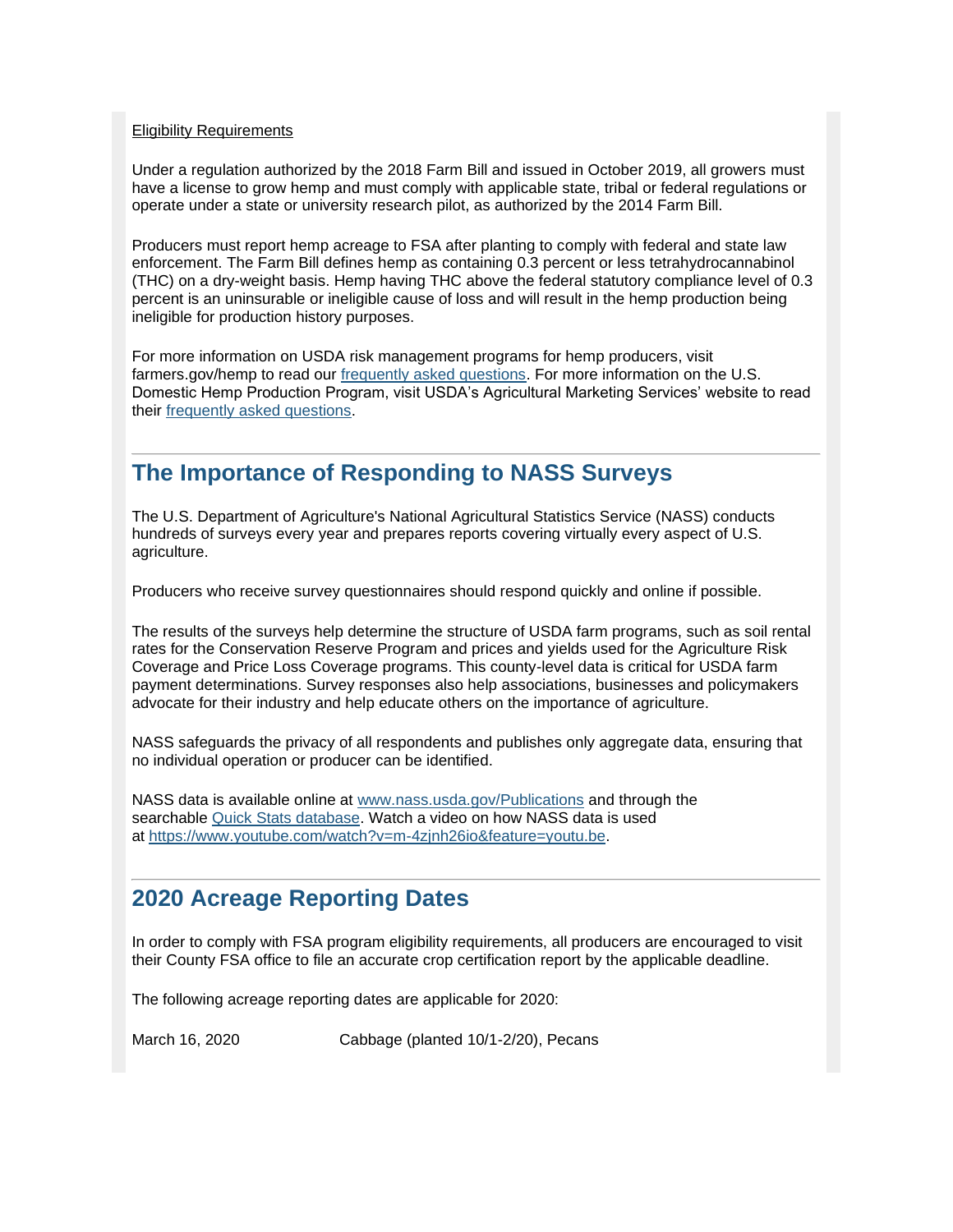| May 15, 2020       | Sweet Corn (planted 8/26-5/15), Tobacco,<br>Tomatoes (planted 8/16-4/5) |
|--------------------|-------------------------------------------------------------------------|
| July 15, 2020      | All other crops, Perennial Forage                                       |
| August 15, 2020    | Tomatoes (planted 7/1-8/15)                                             |
| September 15, 2020 | Sweet Corn (planted 7/15-8/25)                                          |
| October 15, 2020   | Cabbage (planted 7/16-9/30)                                             |

The following exceptions apply to the above acreage reporting dates:

- If the crop has not been planted by the above acreage reporting date, then the acreage must be reported no later than 15 calendar days after planting is completed.
- If a producer acquires additional acreage after the above acreage reporting date, then the acreage must be reported no later than 30 calendars days after purchase or acquiring the lease. Appropriate documentation must be provided to the county office.
- If a perennial forage crop is reported with the intended use of "cover only," "green manure," "left standing," or "seed," then the acreage must be reported by July 15th.Noninsured Crop Disaster Assistance Program (NAP) policy holders should note that the acreage reporting date for NAP covered crops is the earlier of the dates listed above or 15 calendar days before grazing or harvesting of the crop begins.

**\*NOTE\*** Spring and Fall Fruits and Vegetables for NAP eligibility is **15 days after completion of planting** for each specific crop.

For questions regarding crop certification and crop loss reports, please contact the your County FSA office.

## <span id="page-4-0"></span>**Environmental Review Required Before Project Implementation**

The National Environmental Policy Act (NEPA) requires Federal agencies to consider all potential environmental impacts for federally-funded projects before the project is approved.

For all Farm Service Agency (FSA) programs, an environmental review must be completed before actions are approved, such as site preparation or ground disturbance. These programs include, **but are not limited to**, the Emergency Conservation Program (ECP), Farm Storage Facility Loan (FSFL) program and farm loans. If project implementation begins before FSA has completed an environmental review, this will result in a denial of the request. There are exceptions regarding the Stafford Act and emergencies. It is important to wait until you receive written approval of your project proposal before starting any actions, including, but not limited to, vegetation clearing, site preparation or ground disturbance.

Remember to contact your local FSA office early in your planning process to determine what level of environmental review is required for your program application so that it can be completed timely.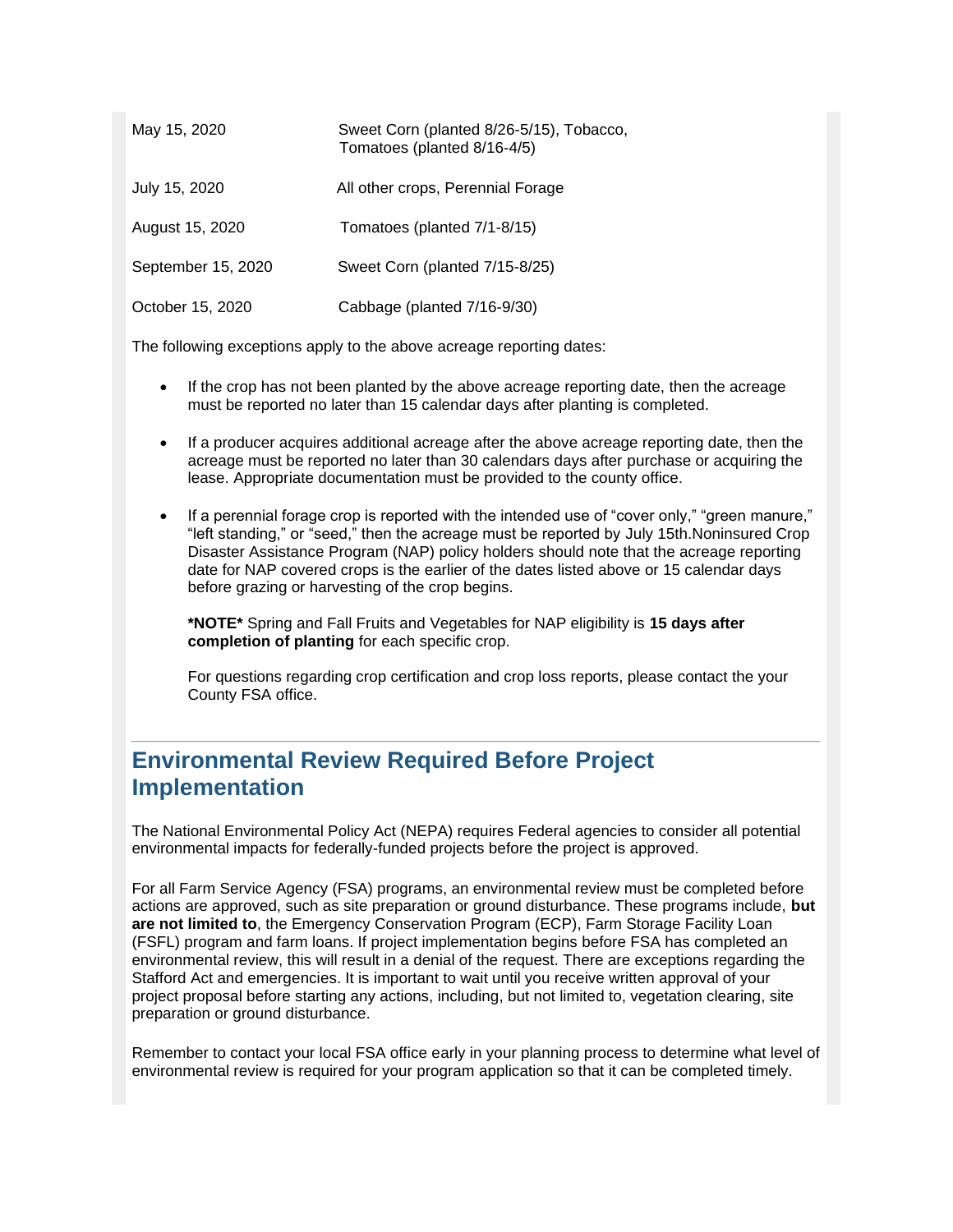Applications cannot be approved contingent upon the completion of an environmental review. FSA must have copies of all permits and plans before an application can be approved.

## <span id="page-5-0"></span>**Farm Reconstitutions**

When changes in farm ownership or operation take place, a farm *reconstitution* is necessary. The reconstitution — or recon — is the process of combining or dividing farms or tracts of land based on the farming operation.

To be effective for the current Fiscal Year (FY), farm combinations and farm divisions must be requested by **August 1 of the FY** for farms subject to the Agriculture Risk Coverage (ARC) and Price Loss Coverage (PLC) program. A reconstitution is considered to be requested when all:

- of the required signatures are on FSA-155
- other applicable documentation, such as proof of ownership, is submitted.

Total Conservation Reserve Program (CRP) and non-ARC/PLC farms may be reconstituted at any time.

The following are the different methods used when doing a farm recon:

**Estate Method** — the division of bases, allotments and quotas for a parent farm among heirs in settling an estate;

**Designation of Landowner Method** — may be used when (1) part of a farm is sold or ownership is transferred; (2) an entire farm is sold to two or more persons; (3) farm ownership is transferred to two or more persons; (4) part of a tract is sold or ownership is transferred; (5) a tract is sold to two or more persons; or (6) tract ownership is transferred to two or more persons. In order to use this method the land sold must have been owned for at least three years, or a waiver granted, and the buyer and seller must sign a Memorandum of Understanding;

**DCP Cropland Method** — the division of bases in the same proportion that the DCP cropland for each resulting tract relates to the DCP cropland on the parent tract;

**Default Method** — the division of bases for a parent farm with each tract maintaining the bases attributed to the tract level when the reconstitution is initiated in the system.

## <span id="page-5-1"></span>**USDA Reminds Historically Underserved Producers of Advance Payment Option**

USDA's Natural Resources Conservation Service (NRCS) reminds historically underserved producers who are participating in the Environmental Quality Incentives Program (EQIP) of the advance payment option. This option allows them to get conservation practice payments in advance of practice implementation.

EQIP provides financial and technical assistance to address natural resource concerns and to deliver environmental benefits, such as improved water and air quality, conserved ground and surface water, reduced soil erosion and sedimentation, and improved or created wildlife habitat. In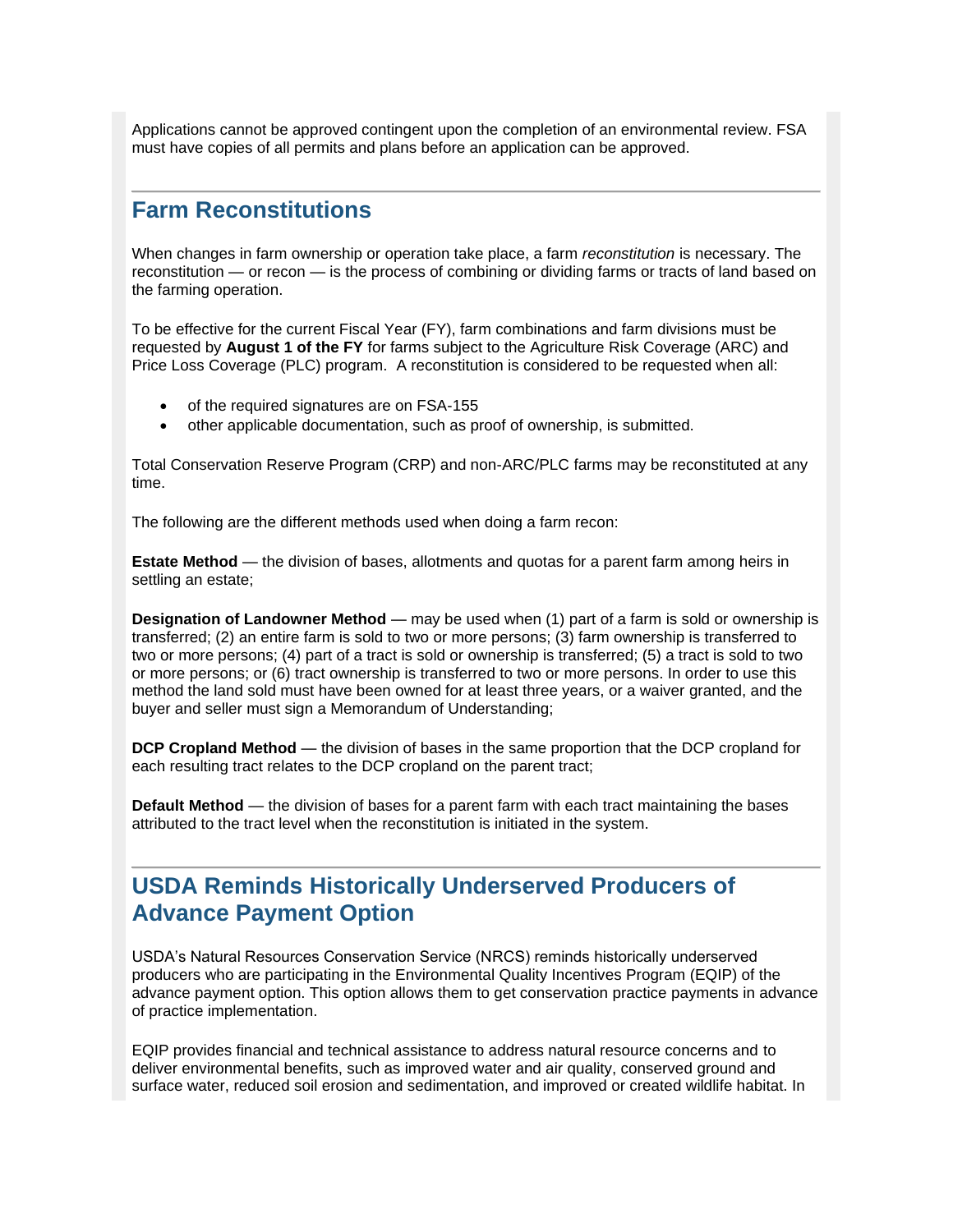fiscal year 2019, NRCS invested \$1.3 billion through EQIP to implement conservation practices on more than 13 million acres.

A [historically underserved producer](https://gcc02.safelinks.protection.outlook.com/?url=https%3A%2F%2Fwww.nrcs.usda.gov%2Fwps%2Fportal%2Fnrcs%2Fmain%2Fnational%2Fpeople%2Foutreach%2Fslbfr%3Futm_medium%3Demail%26utm_source%3Dgovdelivery&data=02%7C01%7C%7C5bfaeedd92e742775b9b08d7b6f99903%7Ced5b36e701ee4ebc867ee03cfa0d4697%7C0%7C0%7C637179055444048114&sdata=NDLBAwcNH88jXFq6u0Dgtc4tluQh49qw2RMLL5jcjBM%3D&reserved=0) is described as one of the below:

- **Beginning Farmer or Rancher** is new to farming or ranching, or, has operated a farm or ranch for less than 10-consecutive years.
- **Socially Disadvantaged Farmer or Rancher** is a member of a group whose members have been subjected to racial or ethnic prejudice because of their identity as members of that group without regard to their individual qualities.
- **Veteran Farmer or Rancher**  has served in the armed forces and has not operated a farm or ranch, has operated a farm or ranch for less than 10-consecutive years, or first obtained veteran status during the last 10 years.
- **Limited Resource Farmer or Rancher** has a household income at or below the national poverty level. Eligibility can be determined by using [this online tool.](https://lrftool.sc.egov.usda.gov/?utm_medium=email&utm_source=govdelivery)

Under the advance payment option, such producers may request payments when they have final designs and job sheets and are ready to begin their EQIP practices. Advance payments provide at least 50 percent of the payment rate for each practice. The funds must be spent within 90 days of receipt and practices must be completed as agreed to in an EQIP plan of operations. Producers also may opt to have NRCS pay the contractors or vendors directly.

EQIP practices include vegetative practices, structural practices, management practices, and other improvements that further program goals such as conservation activity plans.

#### **More Information**

For more information, visit the [advance payments](https://gcc02.safelinks.protection.outlook.com/?url=https%3A%2F%2Fwww.nrcs.usda.gov%2Fwps%2Fportal%2Fnrcs%2Fdetail%2Fnational%2Fprograms%2Ffinancial%2Feqip%2F%3Fcid%3Dnrcseprd1502414%26utm_medium%3Demail%26utm_source%3Dgovdelivery&data=02%7C01%7C%7C5bfaeedd92e742775b9b08d7b6f99903%7Ced5b36e701ee4ebc867ee03cfa0d4697%7C0%7C0%7C637179055444053093&sdata=s7AbWWB316AfYgSjKmuQynV51UupuAXVC2sn9RL77m4%3D&reserved=0) webpage where you can download the [EQIP](https://gcc02.safelinks.protection.outlook.com/?url=https%3A%2F%2Fwww.nrcs.usda.gov%2Fwps%2FPA_NRCSConsumption%2Fdownload%3Fcid%3Dnrcseprd1504014%26ext%3Dpdf%26utm_medium%3Demail%26utm_source%3Dgovdelivery&data=02%7C01%7C%7C5bfaeedd92e742775b9b08d7b6f99903%7Ced5b36e701ee4ebc867ee03cfa0d4697%7C0%7C0%7C637179055444058072&sdata=KnjPLfkQ9b2DYtPlVt2TBYK1fLlGTYO8fWftspM15sk%3D&reserved=0)  [Advance Payment Fact Sheet.](https://gcc02.safelinks.protection.outlook.com/?url=https%3A%2F%2Fwww.nrcs.usda.gov%2Fwps%2FPA_NRCSConsumption%2Fdownload%3Fcid%3Dnrcseprd1504014%26ext%3Dpdf%26utm_medium%3Demail%26utm_source%3Dgovdelivery&data=02%7C01%7C%7C5bfaeedd92e742775b9b08d7b6f99903%7Ced5b36e701ee4ebc867ee03cfa0d4697%7C0%7C0%7C637179055444058072&sdata=KnjPLfkQ9b2DYtPlVt2TBYK1fLlGTYO8fWftspM15sk%3D&reserved=0)

## <span id="page-6-0"></span>**New Farmers.gov Feature Helps Producers Find Farm Loans that Fit Their Operation**

A new online tool can help farmers and ranchers find information on U.S. Department of Agriculture (USDA) farm loans that may best fit their operations. USDA has launched the new *Farm Loan Discovery Tool* as the newest feature on farmers.gov, the Department's self-service website for farmers.

USDA's Farm Service Agency (FSA) offers a variety of loan options to help farmers finance their operations. From buying land to financing the purchase of equipment, FSA loans can help. Compared to this time last year, FSA has seen an 18 percent increase in the amount it has obligated for direct farm ownership loans, and through the 2018 Farm Bill, has [increased the limits](https://gcc02.safelinks.protection.outlook.com/?url=https%3A%2F%2Fwww.fsa.usda.gov%2Fnews-room%2Fnews-releases%2F2019%2Fhigher-limits-now-available-on-usda-farm-loans%3Futm_medium%3Demail%26utm_source%3Dgovdelivery&data=02%7C01%7C%7C5bfaeedd92e742775b9b08d7b6f99903%7Ced5b36e701ee4ebc867ee03cfa0d4697%7C0%7C0%7C637179055444063049&sdata=m1xCvIol6o2YRGWe0LnbfNZxPH9DYyvOGJfXbxoE9wU%3D&reserved=0) for several loan products.

USDA conducted field research in eight states, gathering input from farmers and FSA farm loan staff to better understand their needs and challenges.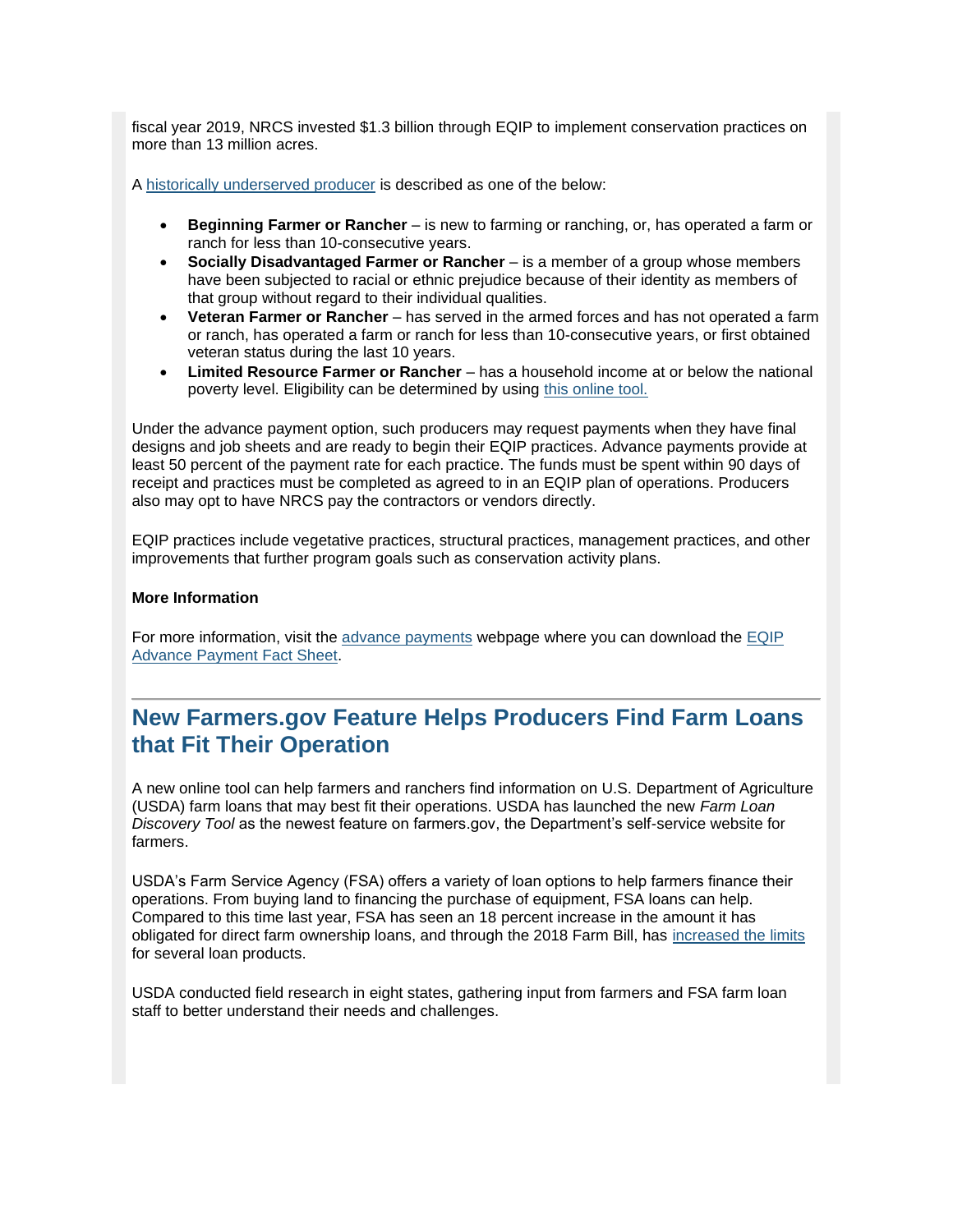#### **How the Tool Works**

Farmers who are looking for financing options to operate a farm or buy land can answer a few simple questions about what they are looking to fund and how much money they need to borrow. After submitting their answers, farmers will be provided information on farm loans that best fit their specific needs. The loan application and additional resources also will be provided.

Farmers can download application quick guides that outline what to expect from preparing an application to receiving a loan decision. There are four guides that cover loans to individuals, entities, and youth, as well as information on microloans. The guides include general eligibility requirements and a list of required forms and documentation for each type of loan. These guides can help farmers prepare before their first USDA service center visit with a loan officer.

Farmers can access the *Farm Loan Discovery Tool* by visiting [farmers.gov/fund](https://www.farmers.gov/fund?utm_medium=email&utm_source=govdelivery) and clicking the "Start" button. Follow the prompts and answer five simple questions to receive loan information that is applicable to your agricultural operation. The tool is built to run on any modern browser like Chrome, Edge, Firefox, or the Safari browser, and is fully functional on mobile devices. It does not work in Internet Explorer.

#### **About Farmers.gov**

In 2018, USDA unveiled farmers.gov, a dynamic, mobile-friendly public website combined with an authenticated portal where farmers will be able to apply for programs, process transactions, and manage accounts.

The *Farm Loan Discovery Tool* is one of many resources on farmers.gov to help connect farmers to information that can help their operations. Earlier this year, USDA launched the *My Financial Information* feature, which enables farmers to view their loan information, history, payments, and alerts by logging into the website.

USDA is building farmers.gov for farmers, by farmers. In addition to the interactive farm loan features, the site also offers a Disaster Assistance Discovery Tool. Farmers can visit [farmers.gov/recover/disaster-assistance-tool#step-1](https://www.farmers.gov/recover/disaster-assistance-tool?utm_medium=email&utm_source=govdelivery#step-1) to find disaster assistance programs that can help their operation recover from natural disasters.

With feedback from customers and field employees who serve those customers, farmers.gov delivers farmer-focused features through an agile, iterative process to deliver the greatest immediate value to America's agricultural producers – helping farmers and ranchers do right, and feed everyone.

For more information or to locate your USDA Service Center, visit [farmers.gov.](https://www.farmers.gov/?utm_medium=email&utm_source=govdelivery)

## <span id="page-7-0"></span>**Higher Limits Now Available on USDA Farm Loans**

Higher limits are now available for borrowers interested in USDA's farm loans, which help agricultural producers purchase farms or cover operating expenses. The 2018 Farm Bill increased the amount that producers can borrow through direct and guaranteed loans available through USDA's Farm Service Agency (FSA) and made changes to other loans, such as microloans and emergency loans.